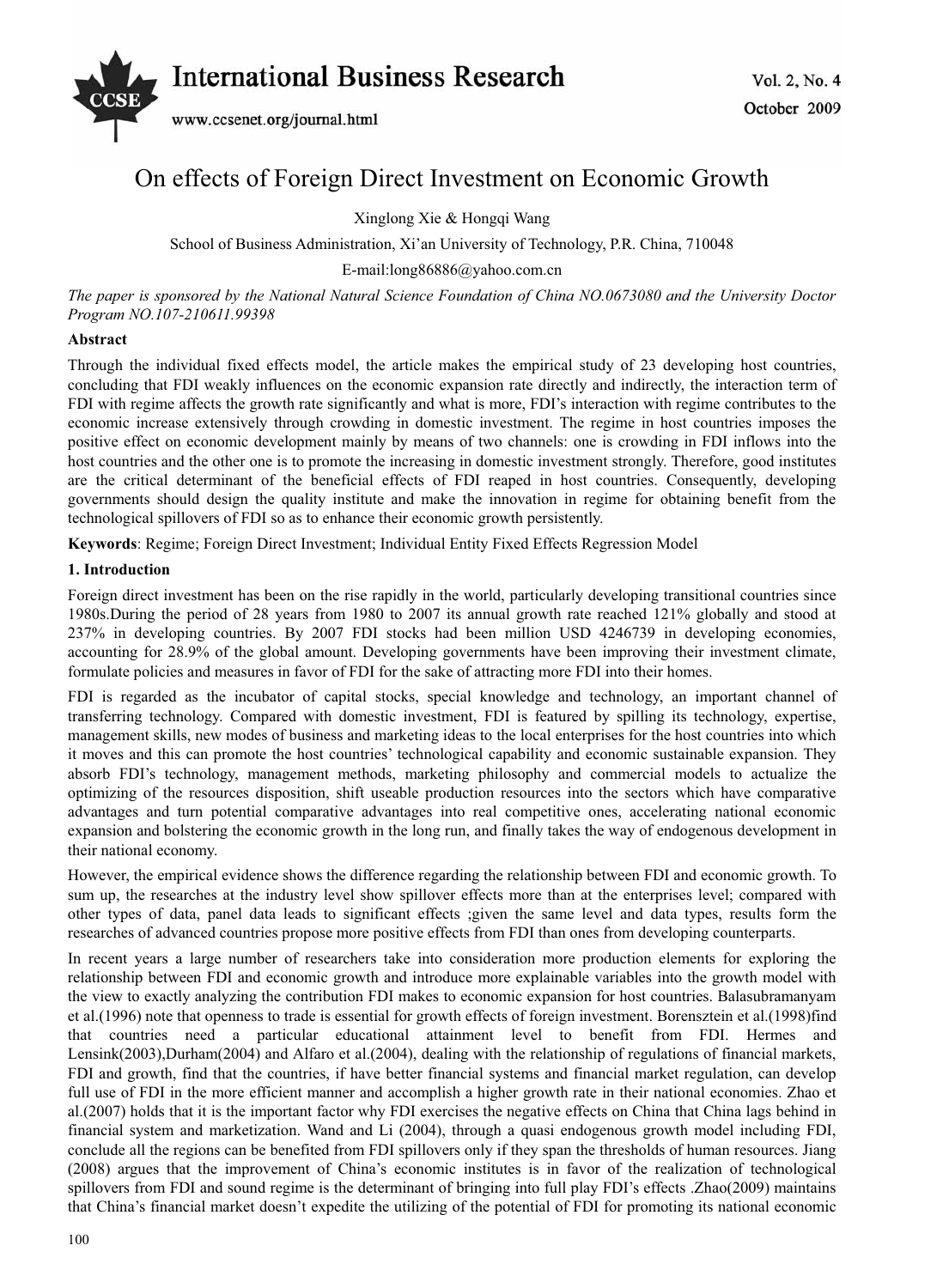#### expansion.

The existing literature has one serious problem that economic regime is ignored in analyzing the effect of economic variables on growth. Except a few models, most researches impliedly assume that economic institutes are reasonable and proper for economic expansion. And this means that economic parties including individuals and organizations are motivated feasibly under the circumstance of governmental intervention, which can insure economy on the optimal track. But in fact, this doesn't comply with the economic practice so the existing literature's conclusions are biased and not convincing. This paper is directed at filling the blank in this regarding and its novelty is embodied by its unique perspective of regime that is referred to as the basic factor for exploring the relationship between FDI and economic growth and by the individual fixed effects model that is used to deal with the interactional laws between regime, FDI, spillovers and economic expansion. The fixed effects model includes three kinds: entity fixed effects, time fixed effects, time and entity fixed effects models. When researchers adopt the fixed effects model, most of them don't distinguish the three forms and adopt one form generally: the intercept signifies difference for each cross-section. As a matter of fact the intercept can be divided into two components: one stands for  $\delta$  indicating the common effects on all the cross-sections and the other one is  $\lambda_i$  representing the effect that is subject to a certain cross-section *i* ( $i=1,2,3,...,23$ ). We are aware of this point fully and employ the more accurate model for research so that our results are more scientific and objective. Against this backdrop, we will introduce regime as one explainable variable into the production function and use the entity fixed effects model, based on the panel data of 23 developing countries(China, India, Indonesia, Malaysia, Philippine, Thailand, Turkey, Poland, ,Russia, Czech, Slovakia, Slovenia, Hungary, Romania, Argentina, Brazil, Chili, Columbia, Mexico, Venezuela, Egypt, Morocco and South Africa), which attract the most foreign direct capital from 1999 to 2006, through the analysis of covariance estimation (ANCOVA), to probe into the law of FDI, technological spillovers and economic growth in linkage.

This paper proceeds as follows. Section 2 depicts the theories regarding institutes, FDI and economic growth. Section 3 explores the specification of econometric model, data and the results of econometric analysis. Finally section 4 will provide the main concluding remarks and concludes with policy suggestions.

### **2. Literature Review on Regime of FDI and economic growth**

#### *2.1 Regime and economic growth*

The effect of regime on economic growth is obvious. In certain sense, just as technological progress, institutes can promote production efficiency and achieve the higher ratio of output to input. Advanced technology is the resource of economic expansion but it is just one prerequisite instead of the sufficient condition. In order to put into practice technology efficiently and extensively, there must be the adjustment in regime and idea for the sake of correctly utilizing innovative knowledge to promote economic growth. Institutes can motivate economic individuals and organizations. Technological innovation is just one kind of human being's occasional activity whose function in stimulating and driving economy may be partial and not continuous. What makes those random points form line segments and those segments be connected into lines? It is none other than institutes, which make human being's technological innovation become an unbroken activity. Firstly, institutes have the deep linkage with capital, labor forces and technology. Regimes can harmonize capital inputs and their direction. And so appropriate systems can bring into full play capital-owners and users so as to accelerate capital circulation and regeneration and prompt speed of economic running. Next, institutes have a profound effect on individuals and groups in production activities. Systems can harmonize interpersonal relationships, intergroup relationships and the relationships between individuals and groups. Appropriate regimes that are in line with economic development can steer laborers into cooperation and division of labor in each domain. Third, institutes function as a driving force of technological progress. Technology, as a single production element, has been emphasized and its high development speed is attributed to institutes basically. Particularly, the system of intellectual proper rights protects equity of knowledge product owners, consequently motivating people to make innovation in technology and quicken the technological stride. Finally, institutes take on knowledge property, which pick up the efficiency in output. Meanwhile, systems can be considered as one sort of knowledge. In this stance, the corporation's regulations can be looked upon as a strip of management knowledge which directly influences the development of business of all kinds.

# *2.2Regime and FDI*

A large number of documents have explained why multinational corporations make investment abroad rather than in their own countries. Hymer thinks that market imperfection is the ultimate condition for overseas investment and the enterprise's monopoly advantage is the determinant for its making investment abroad. R.Vermon argues that the enterprise's overseas investment is subject to the different stages in product life cycle, the product's comparative advantage and competitive conditions. The internalization theory maintains that foreign investment is attributed to market imperfection such as market failure, which may induce the rising transaction costs in the enterprise, and the enterprise organizes its internal transactions by this form of organization-"enterprise" so as to reduce the transaction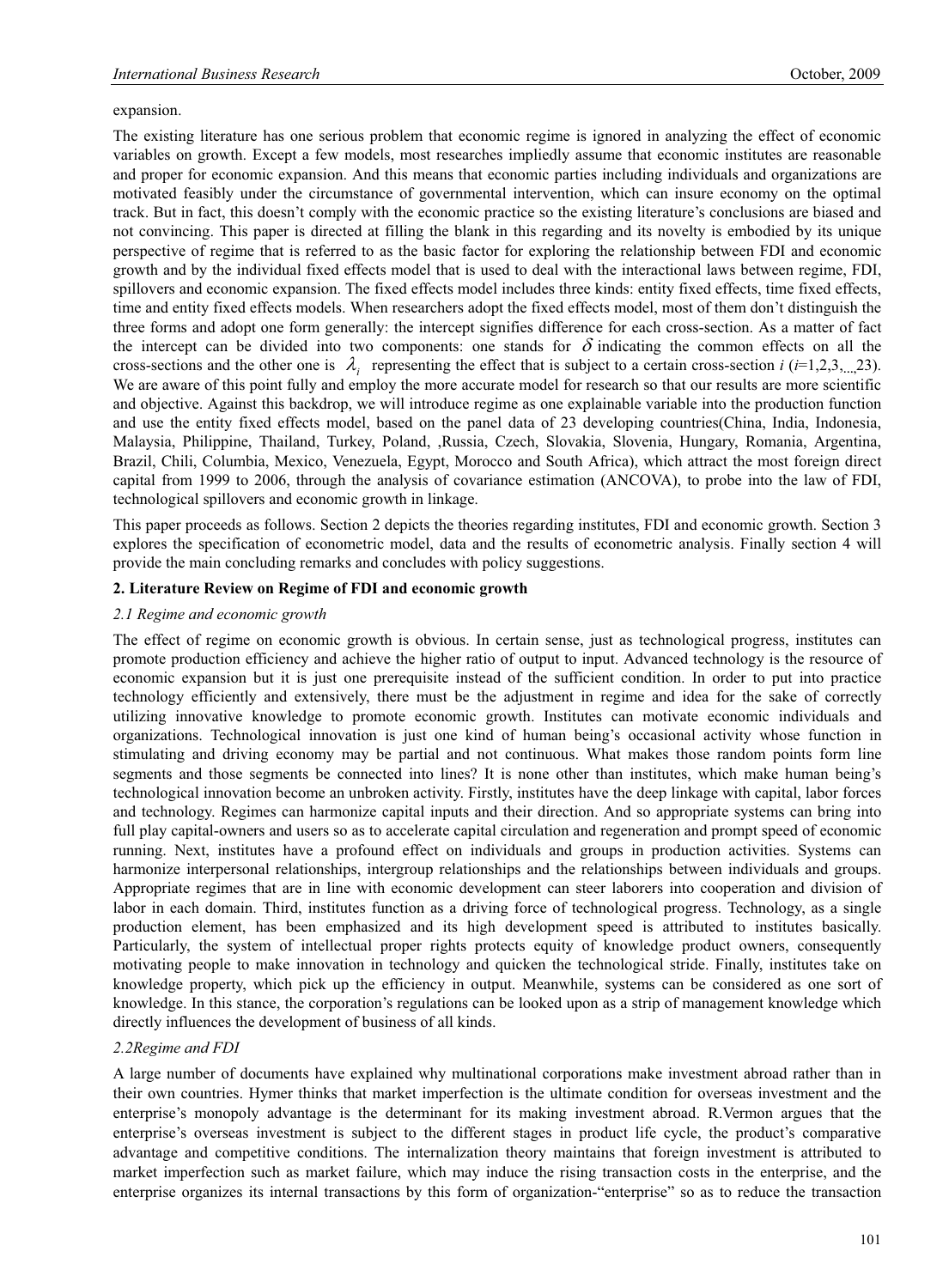costs for the purpose of maximizing earnings. Kojima is of the opinion that it is the comparative advantage for multinational corporations to invest abroad.

Dunning argues that three determinants of multinational corporations making foreign direct investment are ownership advantage, internalization advantage and location advantage. Policies and institutes in host countries are playing a more important role in location and internalization advantages (victor, Jeffrey and Bistra, 1988).Dunning points out (1998) that the location theory is being featured by the new trends: firstly, multinational corporations are inclining to move into those countries and regions for direct investment which have sounded legal systems, attach great importance to the protection of intellectual property rights, are abundant in supply of intellectual resources and high qualification talents; secondly, they choose those places to make investment which can strengthen or supplement their core competitiveness; Finally, the determinants of FDI in location are comprehensive. According to Narula and Dunning, the host country's institutes, as an important component of creative assets, are becoming increasingly significant in attracting and utilizing FDI to serve national economy.

Regime is increasingly emphasized in attracting FDI inflows as foreign investors must adapt their commercial strategies into the host country's institutes (Oxley, 1999, Peng 2000).Otherwise their enterprises can't be put in operation smoothly and their interests will be not realized because of the conflict with the host country in objective. More researches have been proving that the goals of multinational corporations are to expand their resources and upgrade their ability through exercising effect on the regions where they make investment as well as utilizing these nations' resources. Therefore, the more favorable the regime in the host country is in increasing resources and capability for FDI, the more attractive the country will be to it. Institutes with bad quality may contribute to the rising costs for transactions, negotiations and executions (Antal, 1998), which suggests that FDI must bear higher transaction costs when establishing new enterprises in the nation, and meanwhile hampers potential trade (Meyer, 2001).Globerrman and Shapiro(2002) hold that the same factors have the impact on FDI inflows or outflows. Levchenko(2004) argues that the gap in institute is the origin of comparative advantages and some sectors are regime-denser than others so as to create more business opportunities. Alfaro al et.(2005) think that bad institutes can explain why poor countries attract a small quantity of FDI and Fan et al.(2009) maintain that the deficiency in China's system may provoke that it can't have more FDI.

Regime, being one crucial aspect regarding location advantage in the host country, has an impact on the location choice for foreign direct investment and is playing a more important and obvious role in attracting FDI than natural resources. Therefore, we maintain that FDI is one potential element to drive the economic growth and turning its potential into reality needs a proper institute arrangement. In the absence of high quality institutes, FDI may give rise to the negative result, even blocks economic expansion and this may be of assistance to investment return for the multinational corporation but not in favor of the host country's welfare. Forasmuch, the good institutes in the host country is vital to fully effect the potential from FDI as well as attracting FDI.

## **3. Models and Empirical Analysis**

#### *3.1 Production Function, Data Origins and Panel Data Models*

#### 3.1.1 Production Function and Data Origins

According to the above analysis, we introduce the institute into the production function as well as investment made up of domestic and foreign capital. In addition, in terms of economic theories, growth also depends on infrastructure and stability in economic environment. So, we define the production function as follows:

$$
F_{ii} = F(GCF_{ii} \cdot FDI_{ii} \cdot REGI_{ii} \cdot CTRL_{ii}) \tag{1}
$$

Suppose the equation is linear, we construct the following empirical model by replacing  $F_i$  with  $OUTPUT_i$ :

$$
F_{ii} = c_0 + c_1 GCF_{ii} + c_2 FDI_{ii} + c_3 REGI + \sum_{j=4} cCTRL_{ijl} + \mu_{il}
$$
 (2)

OUTPUT is the independent variable, denoting economic growth, proxied by GDPPC, originated from UNCTAD; GCF is gross capital formation representing domestic investment, originated from UNCTAD ; FDI is foreign direct investment, proxied by its real stocks, originated from UNCTAD; REGI symbolizes institute, proxied by freedom index abstracted from Frazer Data; CRTR is other explainable variables, including labor, stability of economic climate and infrastructure level; *i* (*i*-1,2,3…,23) and *t* ( $t=1999,...2006$ ) stand for the *i*th country and the *t*th year;  $\mu$  is the residual term. Labor is proxied by primary enroll rate (EPG), second enroll rate (ESG) and tertiary enroll rate (ETG), all originated from the world bank, the stability in economic environment is proxied by inflation (INFL), from the world bank, infrastructure is proxied by the number of people having fixed and mobile phones in per 100 persons (FMP), from the world bank. The interaction term of regime and FDI (FDISTOCKREGI) is equal to freedom index multiplying FDI stock. All the data are processed by normalization for tackling the difference in dimension, then time 10 to obtain the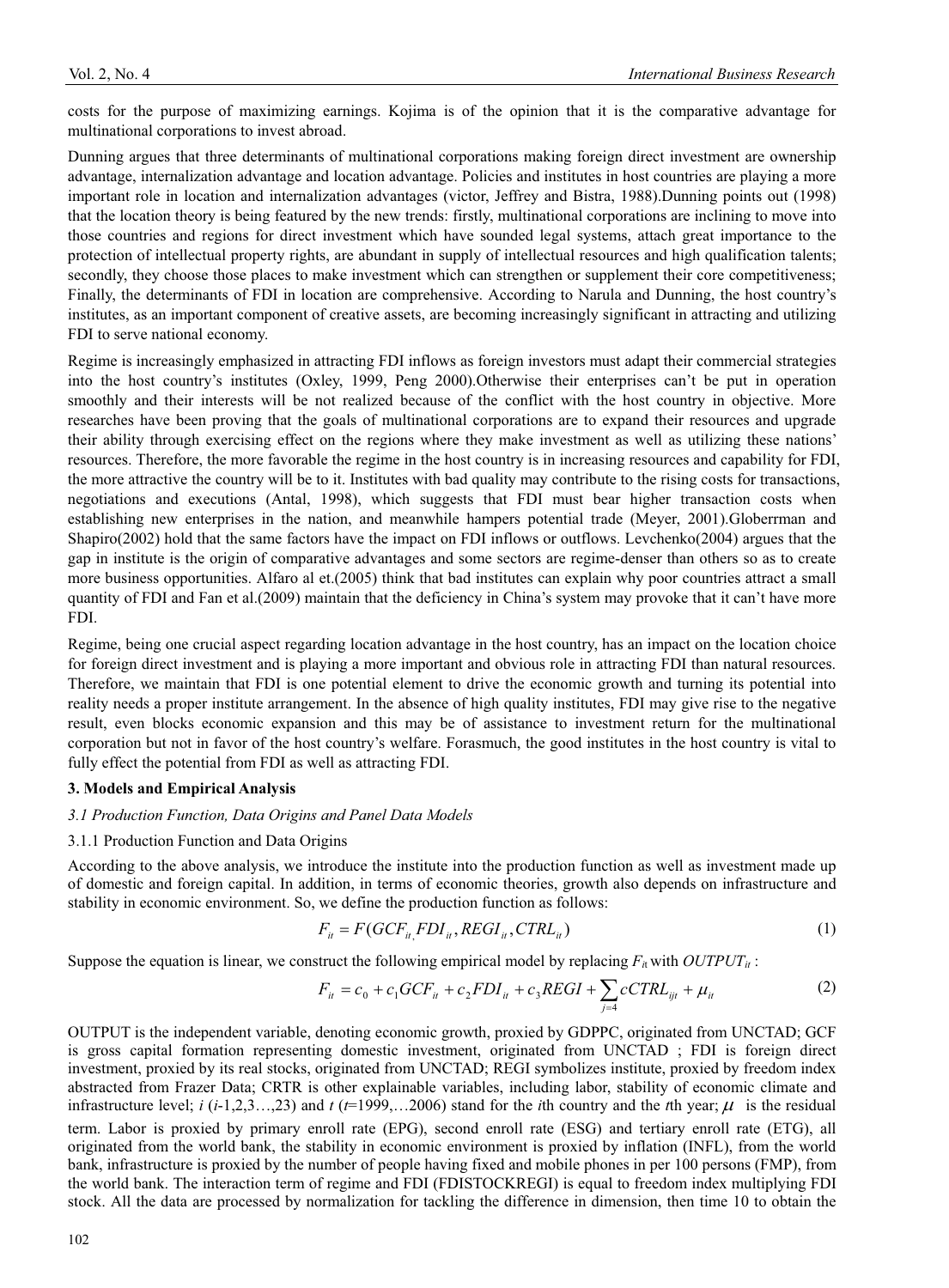final data which are used through E-views 5.1 to make the estimation of the model.

3.1.2 Classification of panel (time series /cross section) data model

In terms of difference in slope coefficients and intercepts, the panel data model is divided into three kinds. The first one is postulated as:  $y_i = \alpha + x_i \beta + \mu_i, i=1,2,...,N$  (3)

Which means both slope and intercept coefficients are the same, implying there is neither effect from individuals nor structure difference; The second is the variable intercept model:  $y_i = \alpha_i + x_i \beta + \mu_i$ ,  $i=1,2...N$  (4)

where regression intercepts are the same, and slope coefficients are not. The last model is the variable coefficient one:  $y_i = \alpha_i + x_i \beta_i + \mu_i$  *i=1,2…N* (5)

Where neither regression slope coefficients nor intercepts are identical, implying that the difference exists in the effect from cross sections and the structure is variable among the entities.

The variable intercept model is the most widely used of all the panel data models, in which the effects from the individuals are considered, embodied by intercepts. Attributable to the different modes of individual effects, it is classified into 3 types: entity fixed effects regression model (EFERM), time fixed effects regression model time entity fixed effects regression model. In this paper we will adopt the first type so we just describe it. From the perfectives of time and entity, variables in panel data regression models have the same marginal impact on independent one and other variables' influencing on the independent variable is subject to individuals rather than time as well as the model's explainable variables. Under this circumstance, the model should be established as EFERM:

$$
y_{ii} = \delta + \lambda_i + \sum_{k}^{K} \beta_k x_{ki} + \mu_{ii}
$$
 (6)

#### *3.2 Testing models*

We first test what model the sampling data are suitable for. If they fit panel data models, we then test which models are more appropriate, fixed or random effects. If fixed effects models are better, we test which fixed ones are the most proper of the 3 types. In testing whether the fixed model is used or not, we don't employ Hauseman method, for it can test the validity of fixed model but can't judge exactly what kind of fixed model is suitable. We use the covariance analysis (aforesaid) to make the test of related models, results being presented on table 1 and all critical values calculated through SPSS. In the following tables, symbols of \*,\*\* and \*\*\* denotes the significance at the level of  $1\%$ , 5% and 10% respectively.

Specifically, we define the flowing statistics for model testing:

$$
F_1 = \frac{(S_2 - S_1)/[(N-1)k]}{S_1/[NT - N(k+1)]} \sim F[(N-1)k, N(T-k-1)]
$$
  
\n
$$
F_2 = \frac{(S_3 - S_1)/[(N-1)(k+1)]}{S_1/[NT - N(k+1)]} \sim F[(N-1)(k+1), N(T-k-1)]
$$
  
\n
$$
F = \frac{(\text{RRSS}-\text{URSS})}{\text{URSS}/(NT-N-K+1)} \sim F(N-1, N(T-1) - K + 1)
$$

Where N is the number of sections, T the time length and k the number of independent variables. In addition, RRSS is the restricted residual sum of squares for equation (6) (pooled regression model) and URSS is the unrestricted residual sum of squares for equation (6).It can be seen from the table 1 that because F2 in model 1 is more than its critical value and F1 less than its critical value at the significant level of 5%, showing the model rejects hypothesis H2 but doesn't reject  $H_1: \beta_1 = \beta_2 = ... = \beta_N$ ;  $H_2: \alpha_1 = \alpha_2 = ... = \alpha_N$   $\beta_1 = \beta_2 = ... = \beta_N$ , the model the fits varying intercept one .Likewise, models 2 and 3 both at the significant level of 10%, models 4 and 5 both at 1%, all reject hypothesis H2 but don't reject H1,these models fits the varying intercept one .To sum up, 5 selected models all are suitable for variable intercept ones (equation 4) at low levels.

F in all models is more than the critical value, resulting in the conclusion of rejecting the null assumption. Hence, it is reasonable and proper to adopt the entity fixed effects model, equation 6. The results are estimated through E-views 5.1, being showed on the table 2. Since individual cross-sections are different in heteroscedasticity, estimation results by LSDV are biased . So we adopt GLSDV for making the estimation of parameters and the residual variance is used as the weight to smooth away the problem of heteroscedasticity of cross sections. The empirical estimations are showed on the table 6 where \*, \*\* and \*\*\* denote the significant level of 1%, 5% and 10%, t value is in parentheses.

It is noting that we proxy regime value at time t-1 for t and ETG value at time t-1 for t for estimation because of time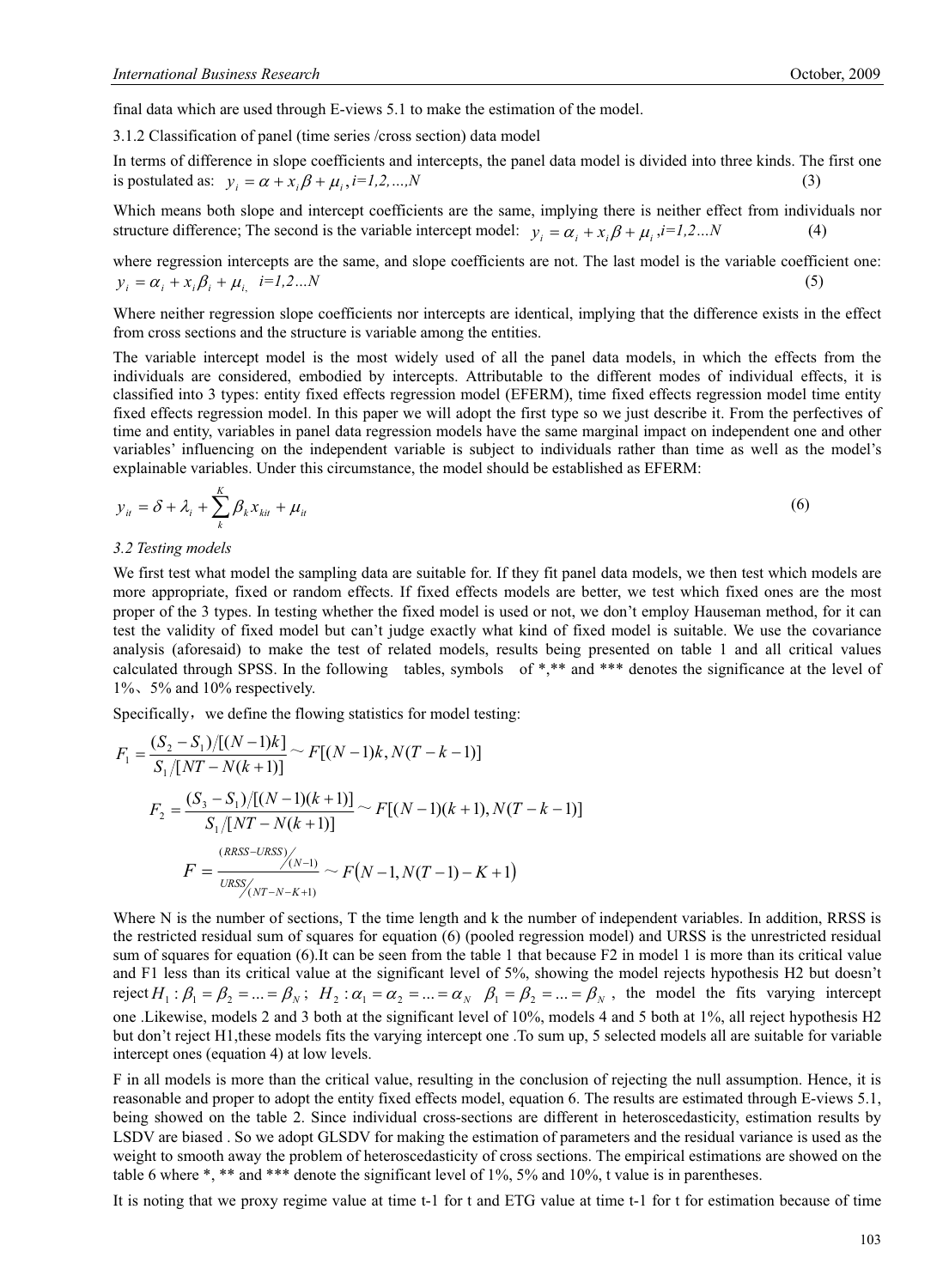lagging. There are 5 models which have different explainable variables. F in all the models exceeds the critical value, suggesting that models pass the examination of significance, adjusted  $R^2$  more than 0.99 means good the degree of fitting of models, t value exceeding its critical value implies coefficients for explainable variables are significant at the low level. Hence, models and explainable variables are powerful and persuasive to account for the economic issues. The sums of constants for cross sections, which mean the effects from unobserved elements or the elements except explainable variables, are all in 5 models respectively close to 0 or equal to 0.

Covariance matrix reflects the volatility of two variables. Positive covariance indicates two variables have the same direction in change and minus covariance means the different direction. Covariance, if being 0, hints the independence of two variables. The numbers on and outside the diagonal line in the coefficient covariance matrixes, which is not shown because of the limited page, are all extremely small, almost close to 0, respectively hinting no autocorrelation of each variable and no collinearity and dependence among variables. This satisfies the requirement of strict exgoeneity so covariance analysis is consistent and the estimated results are of high convincing. However, owe to limited pages, we didn't list the covariance matrix of models.

In order to test robustness of our findings, we add one explainable variable of rule to every model (see the table 3). The results show that adjusted  $R^2$  is more than 0.99, suggesting that models are significant and still of a good fit, t value for each variable is significant at the low level. More important, the coefficient of each variable in all the models is small in change, compared with the original ones, and this infers that our findings are vey robust. It is worth noting that the value for rule at time t is proxied by at time t-1 because of time lag in model 5.

In tables 2,3,4 and 5 numbers in small brackets are value t, donating whether the variable is significant or not. The coefficients of FMP in model 1, 2, 3 and 4 are 0.1, 0.06, 0.13 and 0.06(table 2), suggesting good infrastructure has the positive effect on economic growth. The coefficients for INFL are minus, indicating that volatility in economy influences economic expansion negatively. Labor with tertiary education makes the greater contribution than second and primary school education because the former coefficients are 0.07, 0.09 and 0.1 in model 2, 4, and 5 but the two latter coefficients are both just 0.03. This indicates that the higher labor is, the more powerful it will promote economic progress.

The coefficients for FCF in models 1,2,3,4 and 5 are 0.76, 0.78, 0.77, 0.78 and 0.83 respectively and are significant at the low level, which are much larger than any other variables, suggesting that domestic investment exercises the positive effect on economic expansion powerfully and makes the greatest contribution to economy of all variables. So, economic growth in selected developing countries depends on mainly domestic investment. The coefficients for FDI in models 1, 2, 3 and 5 are 0.11, 0.8, 0.1 and 0.08 and are significant at the low level, which means that foreign investment imposes economy positively but not strongly. The coefficients for regime in models 1, 2 3 and 5 are 0.07, 0.07, 0.05 and 0.05 respectively, showing that regime influences economy positively but more weakly than domestic and foreign domestic.

It is worth noting the coefficient for the interaction term of regime and FDI is 0.114. That is larger than regime and FDI, meaning that their mutual action makes the greater contribution to GDPPPC positively than individual regime or FDI. Hence, it is under the good institutes that FDI can further promote economic growth. The high quality in regime is the sufficient condition for FDI to be fully utilized for well serving economic performance in the host developing countries.

It is understood that the coefficients for variables from regression describe the common information for individuals and differences among chosen cross sections exist, whose information is reflected by the constant for each cross section Furthermore, the constant of each section describes the effect on economy of unobserved variables or the variables not included in the models, which is subject to individuals rather than time. Therefore, the cross section's constant embodies the effect of individual entity difference variables on growth, such as the host country's economic volatility, political regime, economic structure, technological level, management style, demographic feature and entrepreneur group. We average the constants for each country in 5 models, the table of which is not provided because of the limited page, so as to find out that in 3 African countries, 3 eastern European countries in 6, China, India and Turkey the individual difference variables have the positive effect on economy but in 4 Latin American countries in 6, 3 southeast Asian countries in 4 (excluded China), Russia, Czech Republic and Slovakia they have the negative effect.

Compared with Egypt (2.57325) and India (0.367561), China has the smaller constant for individual difference variable of 0.160153, meaning China is not satisfactory in many aspects concerning economic development and potential such as its industrial structure, democracy, fairness and legal system. As a matter of fact, existing factors in China, for instance unsounded economic institutes, have been placing the restriction on economic growth somewhat.

## *3.3 Regime, FDI and domestic investment*

Domestic investment makes the greatest contribution to economic growth so we determine to explore the effect of regime and FDI on domestic investment for further finding out the law regarding their linkage. For this purpose, we adopt the following model arising from UNCTAD(1999)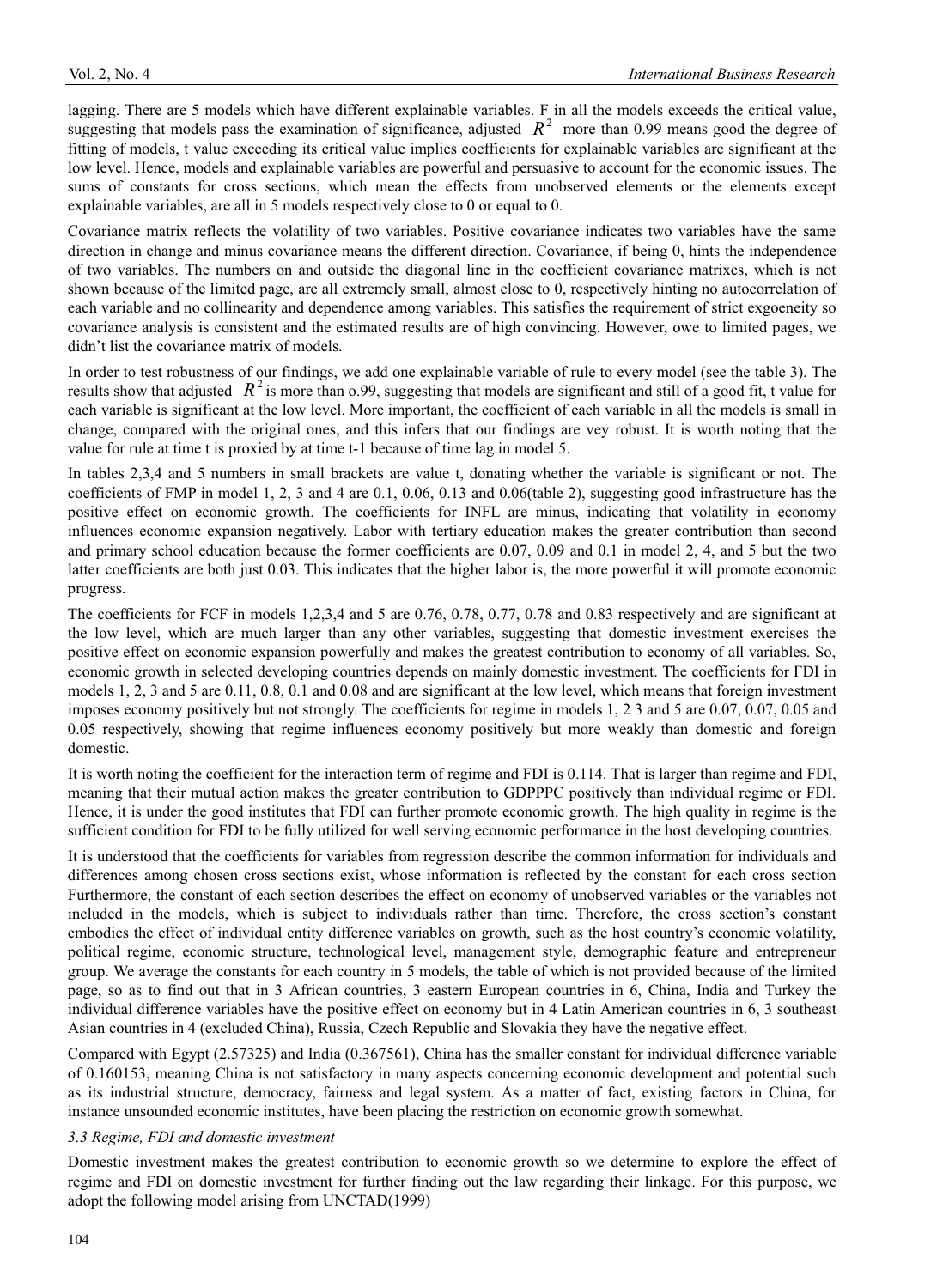$$
GCF_t = \alpha + \beta_1 F_t + \beta_2 G_t + \varepsilon_t \tag{7}
$$

 $GCF_t$  denotes domestic investment,  $F_t$  presents FDI<sub>t</sub>,  $G_t$  is output and  $\varepsilon_t$  is random error. For embodying regime's effect on domestic investment, we add variables, institute and the interaction of institute and FDI. Replacing  $F$ , and *G*<sub>*t*</sub> with values of FDISTOCK and GDPPC, we obtain the following model:

$$
GCF_{it} = \alpha + \beta_1 GDPPC_{it} + \beta_2 REGI_{it} + \beta_3 FDISTOCK_{it} + \beta_4 FDISTOCKREGI_{it} + \varepsilon_{it}
$$
 (8)

Considering time lag of regime, we proxy its value at time t with t-1.Regression results are shown on table 4.

Then we deal with the effect of regime on FDI. Based on UNCTAD, the determinants of FDI are classified into two kinds: traditional factors in which the market size of the host country is the most important and non-traditional ones. With the economic growing in developing countries at the high speed, non-traditional elements play an increasingly important role in attracting FDI inflows, such as openness, governmental interventions and economic institutes, mainly because multinational corporations seek for long-term interests and attach great importance to the regime environment of affecting economic efficiency. Therefore,, we use GDPPC, FMP (infrastructure) and REGI (institute) as explanatory variables and FDI as the independent one, hypothesizing linearity existing , to define the following regression equation:

$$
FDI_{it} = c + c_1 GDPPC_{it} + FMP_{it} + REGI_{it} + \mu_{it}
$$
\n
$$
\tag{9}
$$

FDISTOCK is the proxy for FDI and  $\mu_{it}$  is the error correction term. Owe to time lag, we use the value for GDPPC at time t-1 to proxy t for estimations (see table 5).

Table 4 reveals that GDPPC has the biggest effect on domestic investment with the coefficient being 0.79, domestic regime has the smallest effect with coefficient being -0.05, the interaction term of regime and FDI are more powerful in influencing domestic investment than FDI, the coefficients being 0.18 and 0.08 respectively. Obviously the interaction of regime and FDI has the much greater effect on domestic investment than FDI and this suggests that it is under the good institutes that FDI can crowd in domestic capital. Besides, in terms of table 11, regime has the positive crowed-in effect on FDI, with the coefficient being 0.11.

To sum up, regime promotes economic growth for host countries (see table 6): first, it positively affects economic expansion directly; then, it indirectly drives economic growth through pulling FDI into host countries; finally, coupled with regime, FDI crowds in domestic investment to bolster economy for host nations and this has the greatest effect on economic increasing with direct and indirect effect indexes being 1.83 and 2.34 respectively.

With regard to FDI, it co-functions on economic growth together with regime in the direct manner (interaction of FDI and regime).What is more, it imposes the indirect effect on economy by crowding in domestic investment. Therefore, the institutes with high quality in host developing countries are the prerequisite of achieving the technological spillover effects from FDI. Whether the potential of FDI is fully developed to serve the host country's economy well depends on the quality of the host country's regime.

#### *3.4 FDI's positive effect on developing host countries is not fully materialized from regime*

The coefficients for the regime variable in Models 1, 2, 3 and 5 are equal to 0.07, 0.07, 0.05 and 0.05 correspondingly, showing that regime has the positive effect on economic growth but very marginally. Besides, it negatively influences domestic investment. Hence, the regime variable's effect on growth is not significant. From the historic point of view, this is mainly due to the validity and inefficiency in institute structures with the shortage of pricing mechanism. After World War 2, developing countries adopted the "large and public" model of property rights under the influence of the Stalinist mode, featured by high centralization at the dominant position in resources allocation and ignoring the market's function, as the result that validity in allocation of social resources and the efficiency of regime can't be guaranteed. The shortage of private ownership contributed to the shortage of the driving force for innovation. Under the circumstance of property rights being not protected, it is a rational choice for individuals to avoid the risk of innovation. Thus, a variety of economic factors can not play their desired effects and economy is in a state of low growth, even stagnation. So, regime in developing countries has been in a non-equilibrium state for long time and the supply in regime can't meet the demand, causing a small net income, even to 0, far away from attaining the "Pareto optimal".

In order to shake off stagnation of regime and to achieve the realization of "Pareto optimal", developing nations adopt the strategy of attracting FDI and regard it as an effective way to speed up economic liberation, marketization and privatization process. Take China as one example. Since 1978 China has rolled the ball of making economic system reform and regarded the utilization of FDI as the catalyst to serve economic development. In 1979 she established 4 special economic zones such as Shenzhen, opened up 14 coastal cities in 1985, opened up northern coastal areas in 1988, opened up Pudong in 1990 and decided to further expand the scope of opening up to the outside world in 1992 so as to accomplish such an opening- up pattern as "opening up along coasts, rivers and boarders" "opening up from coasts to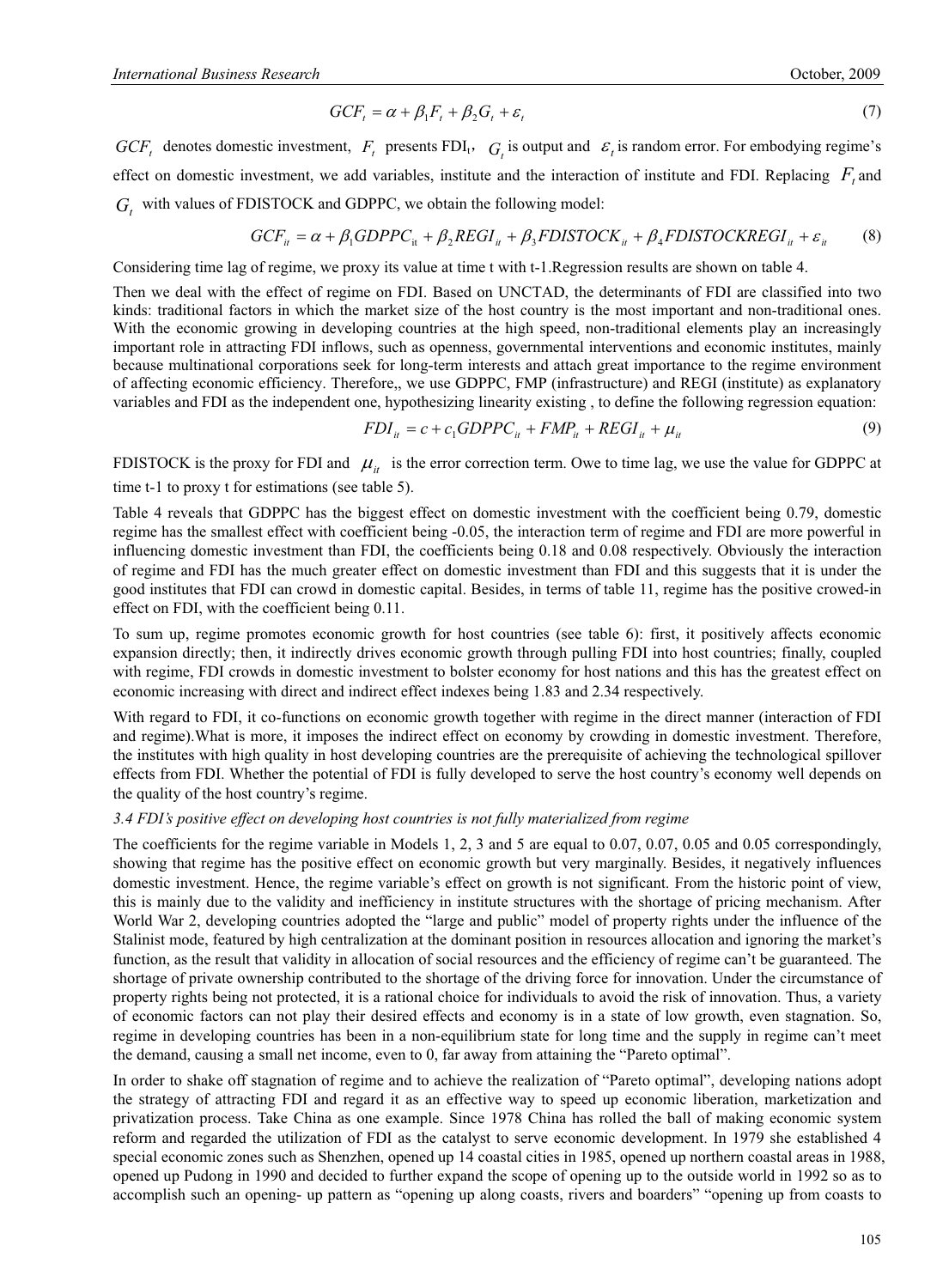inlands" and "opening up from the south to the north". In 1997 China drafted and promulgated legal documents to encourage FDI to invest in central and west regions. FDI inflows into China have been surging high. Up to 2006, it has been for 14 years to be ranked No. 1 in attracting FDI in all the developing countries. So, China's 30 years process of economic development and reform is the process of FDI inflowing, which is also the process of breaking the traditional monopoly of state-owned economy. Essentially it is a process of China's economic institute transformation.

However, because of the old system's inertia and the new system's time lag, the FDI's effect on economic growth has not been brought into full play, which is reflected by small variable coefficients in the above regression models. From economics, these developing countries are being at the economic transitional stage, featured by dual economic regimes, the market system being intertwined with the traditional one, and the larger degree in market distortion. Hence, the element structure is not reflected through the market information, the difference of which the policy guidance in host countries doesn't reflect. Under such circumstances, the developing countries have conflict with multinational corporations in economic dominance and market resources, which is not conducive to building competitive advantages for host nations during the process of using FDI so its positive effect on economic growth is very marginal.

# **4. Concluding remarks and policy suggestions**

The paper, built on the panel data of 23 developing host countries that attract the most FDI, through the individual fixed effects regression model and covariance analysis of GLS to deal with the correlation of FDI and economic growth. The above research shows that regime and FDI both have the direct and weak effect on economic expansion. However, their interaction term has the positive effect on growth significantly in both the direct and the indirect manners. In case of FDI, the channels to support economic growth are interacting with regime to advance economy and at the same time crowding in domestic capital to drive economy. Hence, a good institute can ensure technological spillovers from FDI. Further, whether FDI's potential for expansion is fully developed, whether FDI's spillovers are materialized in economic practice and to what extent FDI's positive externalities are realized to serve economy depend on the institute quality. Therefore, efficient institutional arrangements are the ultimate cause for achieving FDI's spillover effects to promote economic growth for developing host countries. In addition, we find that the regimes of developing nations don't make the big contribution to economic development, the coefficients being 0.07 or 0.05 and have the negative effect on domestic investment for the coefficient being -0.05.It is implied that the defects in regime of developing economies is the critical reason why FDI doesn't bring into expected play in the development of their national economy and this can explain why developing nations implement the preferential policies to inspire and motivate foreign capital into their markets to start business in different forms. The existence of preferential policies implies the defects of regime and market distortion in developing countries, meaning that economic resources such as fund resources are not allocated as per market rules. Existing literature and experience prove that preference plays the limited role in location choice of FDI. Only Under the condition of the involvement of other production elements can policies in favor of FDI matter much economically. Hence, developing economies should highlight a package of operational resources (including technology, knowledge, expertise, market opportunities and business model) to be introduced into their markets through FDI inflows for the sake of maximizing the realization of spillover effects and enhance endogeneity for national economy. To this end, the host countries need to make the innovation in economic regime, strengthen the reform for property rights, and actualize taking-in and utilizing of technologies arising from FDI through the market mechanism. Further, the developing countries should strengthen the reform in political institutes. Olsen's proposal of establishing of market-augmenting government is worth learning and putting into practice. Developing countries can draw on this as the reference, experience and guideline for making political reform.

## **References**

Douglas C North. (2003). *Empirical studies of changes in institution*. Beijing: Economic Science Press.

Gao, Tiemei .(2006). *Econometric analysis and Modeling*. Beijing: Tsinghua University Press.

John Robertson. Budge Lin. (2008.). *Econometric panel data analysis*. Tianjin: Nankai University Press.

Luo, Biliang. (2005) .*New Institutional Economics*. Taiyuan: Shanxi Economic Press.

Matthias Musse. Jose Luis Groizard. (2008) Foreign Direct Investment, Regulations and Growth. *The world Economy*. PP.861-886.

Nicole Madariaga and Sandra Poncet. (2007). FDI in Chinese cities: spillovers and Impact on growth. *The World Economy* .PP837-861.

Philippe Aghion. (2004).*Endogenous growth theory* . Beijing; Beijing University Press.

Shen, Guilong. (2007) *On performance of FDI in China*. Shanghai: Shanghai people publisher.

Tommy. (2008) .With economies in transition, foreign direct investment and technology spillover effects. *Economic Research* . PP26-38.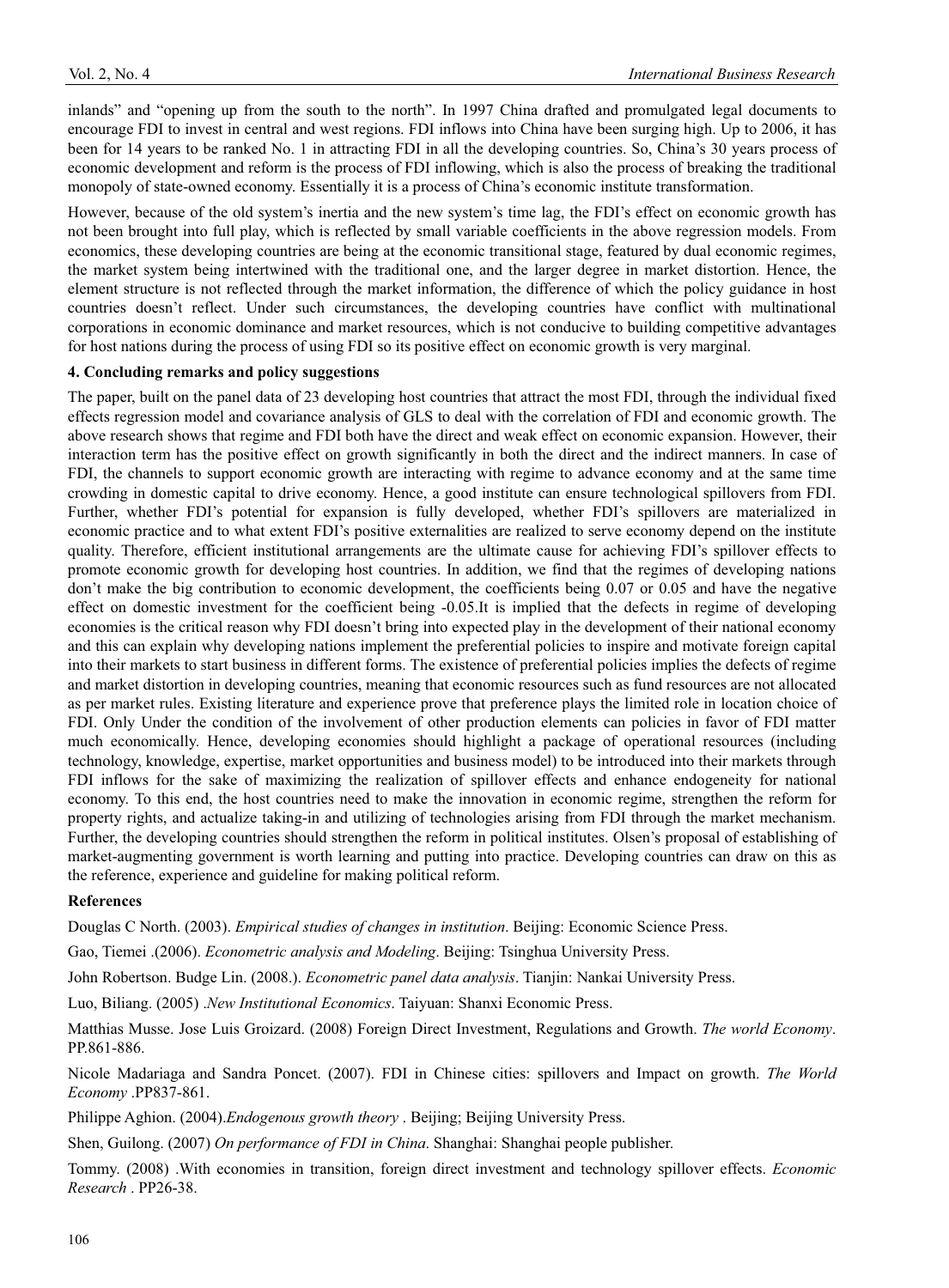Wang, Zhi-peng and Li, zinai. (2004) Foreign direct investment, spillovers and endogenous economic growth. *Wenhui world economy.* PP23-23.

Yu, Junnian. (2006). *Econometric software (Eviews use)*. Beijing: Foreign Trade and Economic University Press.

Zhang ,Cheng Zhao. (2006) Financial deepening, economic growth, FDI spillover effects and regional economic growth. *The number of economic and technical economic studies* .PP74-82.

# Table 1.Testing models

|                       | Model 1              | Model 2              | Model 3             | Model 4             | Model 5              |
|-----------------------|----------------------|----------------------|---------------------|---------------------|----------------------|
| Independent variable  | <b>GDPPC</b>         | <b>GDPPC</b>         | <b>GDPPC</b>        | <b>GDPPC</b>        | <b>GDPPC</b>         |
|                       | GCF                  | <b>GCF</b>           | GCF                 | GCF                 | <b>GCF</b>           |
|                       | <b>FDISTOCK REGI</b> | <b>FDISTOCK REGI</b> | <b>FDISTOCKREGI</b> | <b>FDISTOCKREGI</b> | <b>FDISTOCK REGI</b> |
| Explainable variable  | <b>INFL</b>          | <b>INFL</b>          | <b>INFL</b>         | <b>INFL</b>         | <i>ETG</i>           |
|                       | <b>FMP</b>           | <b>FMP</b>           | <b>FMP</b>          | <b>FMP</b>          |                      |
|                       | <b>ESG</b>           | <b>ETG</b>           | EPG                 | <b>ETG</b>          |                      |
| S <sub>1</sub>        | 16.73751             | 20.86029             | 12.77012            | 33.25165            | 60.25082             |
| S <sub>2</sub>        | 151.1038             | 151.8433             | 149.2115            | 156.7099            | 157.9668             |
| S <sub>3</sub>        | 251.3582             | 257.7802             | 257.2774            | 265.8306            | 267,9779             |
| <b>RRSS</b>           | 130.6963             | 132.3283             | 128.9412            | 147.0247            | 142.8310             |
| <b>URSS</b>           | 16.737508            | 20.8602878           | 12.8775253          | 33.25165            | 60.250821            |
| Critical value for F1 | $1.58***$            | 1.58***              | 1.58***             | $1.40***$           | $1.35***$            |
|                       | $1.81**$             | $1.81**$             | $1.81**$            | $1.54**$            | $1.46**$             |
|                       | $2.35*$              | $2.35*$              | $2.35*$             | $1.85*$             | $1.72*$              |
| Critical value for F2 | $1.58***$            | $1.58***$            | $1.58***$           | $1.39***$           | $1.33***$            |
|                       | $1.80**$             | $1.80**$             | $1.80**$            | $1.53**$            | $1.44**$             |
|                       | $2.33*$              | $2.33*$              | $2.33*$             | $1.83*$             | $1.69*$              |
| Critical value for F  | $1.45***$            | $1.45***$            | $1.45***$           | $1.45***$           | $1.45***$            |
|                       | $1.61**$             | $1.61**$             | $1.61**$            | $1.61**$            | $1.61**$             |
|                       | $1.95*$              | $1.95*$              | $1.95*$             | $1.95*$             | $1.95*$              |
| F1                    | 1.398793             | 1.094079             | 1.86168             | 1.552645            | 1.271654             |
| F <sub>2</sub>        | 2.093546             | 1.696244             | 2.859591            | 2.43748             | 2.162652             |
| $\mathbf F$           | 48.27908             | 37.89063             | 63.90956            | 24.41761            | 9.843448             |

The residual sums of square for Equations  $(5)$ ,  $(4)$  and  $(3)$  are  $s<sub>1</sub>, s<sub>2</sub>$  and  $s<sub>3</sub>$  respectively.

# Table2. Estimation Results

| Variable           | Model 1       | Model 2       | Model 3       | 4Model 4      | Model 5       |
|--------------------|---------------|---------------|---------------|---------------|---------------|
| C                  | $-0.307644**$ | $-0.3244327*$ | $-0.419256*$  | $-0.201262**$ | $-0.487822$   |
|                    | $(-2.506964)$ | $(-2.987131)$ | $(-3.460977)$ | (-2.349241)   | $(-6.732819)$ |
|                    | 0.761088*     | 0.784022      | 0.769801      | 0.782645      | 0.834254      |
| <b>GCF</b>         | (21.30281)    | (22.24051)    | (21.59747)    | (21.84777)    | (23.03530)    |
| <b>FDISTOCK</b>    | 0.108174*     | $0.076587**$  | $0.099182**$  |               | $0.079213**$  |
|                    | (2.819797)    | (2.006221)    | (2.600336)    |               | (2.113416)    |
| <b>REGI</b>        | $0.066593*$   | 0.068197      | 0.053968      |               | 0.053154      |
|                    | (5.021493)    | (6.303747)    | (4.236976)    |               | (4.491910)    |
| <b>INFL</b>        | $-0.061101*$  | $-0.046150*$  | $-0.061010$   | $-0.044302$   |               |
|                    | (-4.795396)   | $(-3.950121)$ | $(-4.836375)$ | $(-4.381320)$ |               |
| <b>FMP</b>         | 0.096854***   | $0.062617**$  | $0.128475*$   | 0.058398**    |               |
|                    | (2.774869)    | (2.109830)    | (3.910108)    | (2.015560)    |               |
|                    |               | $0.070561*$   |               | 0.086044**    | 0.098581      |
| <b>ETG</b>         |               | (3.503840)    |               | (3.258525)    | (4.373623)    |
| <b>ESG</b>         | $0.026814***$ |               |               |               |               |
|                    | (1.772594)    |               |               |               |               |
| EPG                |               |               | $0.031216***$ |               |               |
|                    |               |               | (2.815023)    |               |               |
| <b>FDISTOKREGI</b> |               |               |               | $0.113841**$  |               |
|                    |               |               |               | (3.347033)    |               |
| <b>REGULATION</b>  |               |               |               |               |               |
|                    | 0.990521      | 0.994306      | 0.989215      | 0.993409      | 0.990828      |
| F                  | 598.1248      | 998.7664      | 525.1189      | 894.1807      | 665.7535      |
| $D-W$              | 1.696135      | 1.832317      | 1.775156      | 1.653562      | 1.845642      |